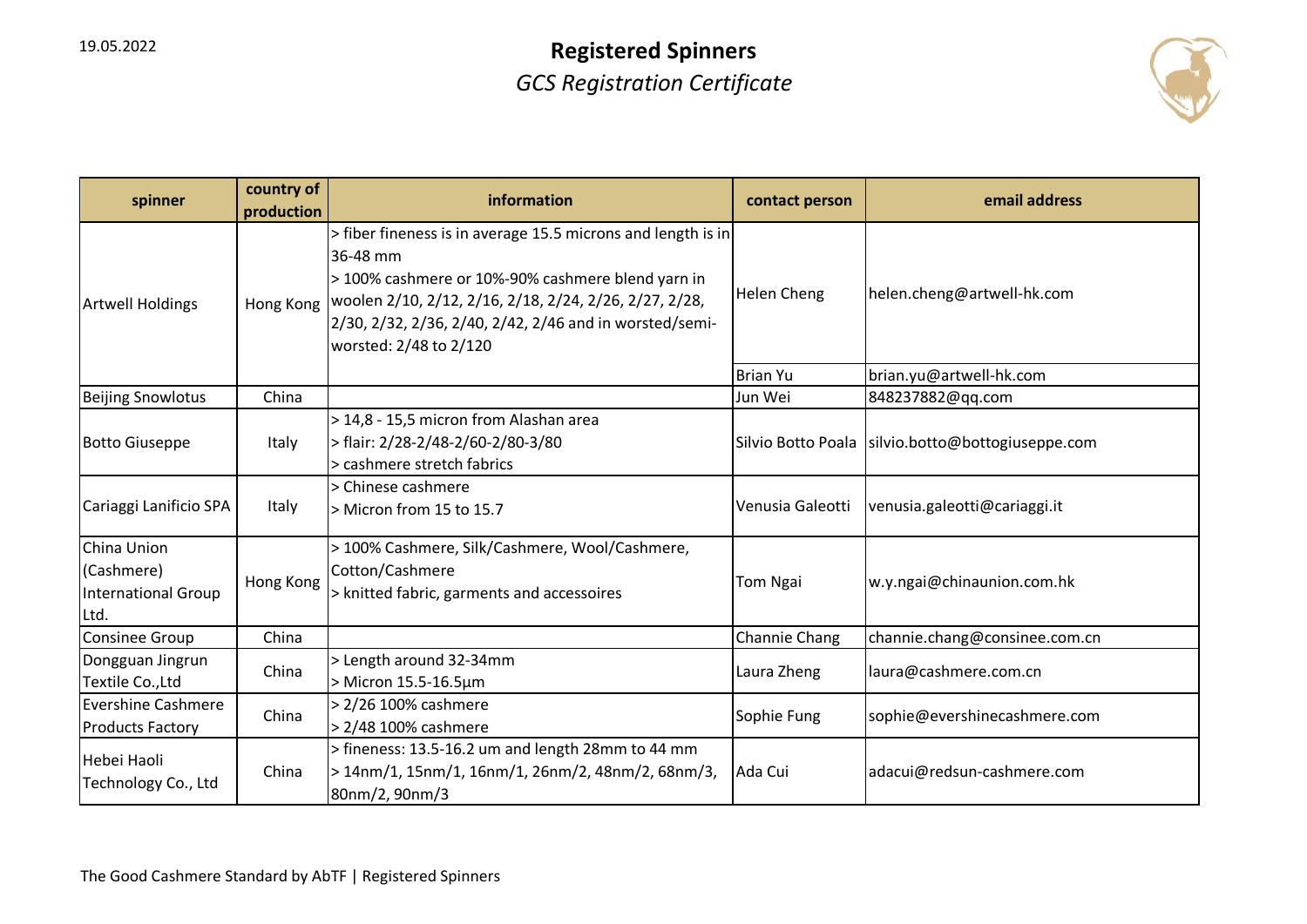

| Hebei Hongye<br>Cashmere Co., Ltd                             | China | > 38/40 mm; 15.5-15.8 um<br>> 28/2 cashmere yarn                                                                                                                                         | Sophia Zhang                  | sophia.zhang@hongye1986.com                |
|---------------------------------------------------------------|-------|------------------------------------------------------------------------------------------------------------------------------------------------------------------------------------------|-------------------------------|--------------------------------------------|
| Hebei Sanli Wool<br>Textile Co. LTD                           | China | > according to customer demand                                                                                                                                                           | Li Guangjie                   | sanlizhijian@163.com                       |
| Hebei Venice<br>Cashmere Textile Co.<br>Ltd.                  | China |                                                                                                                                                                                          | Tang Zonjian                  | 114704117@qq.com                           |
| Hebei Xiandi<br>Cashmere Textile Co.,<br><b>LTD</b>           | China | > A grade / B grade cashmere standard<br>> cashmere and cashmere blend (wool/cashmere items)<br>> 2/26 nm, 2/36nm. 2/48nm 100% Cashmere, 70/30<br>Wool / Cashmere, 90/10 Wool / Cashmere | Mr. Lu Yang / Ryan            | 15512835988@126.com<br>ryan_xiandi@163.com |
| Hebei Yuheng<br>Cashmere Co. Ltd                              | China |                                                                                                                                                                                          | Peiyu Han / Kerry             | 102526273@qq.com<br>kerry xu2019@126.com   |
| Hebei Yuhong<br><b>Cashmere Products</b><br>Co. Ltd           | China | > A grade / B grade cashmere standard<br>> cashmere and cashmere blend<br>> 2/26 nm, 2/36nm. 2/48nm 100% Cashmere, 70/30<br>Wool / Cashmere, 90/10 Wool / Cashmere                       | <b>Fuxia Wang</b><br>Kerry Xu | 1054052120@qq.com<br>kc_yuk@hotmail.com    |
| <b>Huzhou Gaosheng</b><br>Textiles Co. Ltd                    | China | > 15um-17.5um<br>> 2/12NM-2/52NM / dyed yarns                                                                                                                                            |                               | Leon / Jamie Shen 2664865301@qq.com        |
| Inner Mongolia Erdos<br>Resources Co. Ltd.                    | China | > fiber length: 22-36 mm and micron: 15.8 - 16 um<br>> 12s/2, 16s/2, 20s/2, 22s/2, 24s/2, 26s/2, 36s/2, 48s/2,<br>52s/2, 60s/2, 68s/3, woven yarn 14s/1, 16s/1                           | Alva Cheung                   | alva@erdos.com.hk                          |
| Inner Mongolia<br>Kingdeer Cashmere<br><b>Company Limited</b> | China |                                                                                                                                                                                          | Anny Chao                     | anny@kingdeer.com.cn                       |
| Jiangsu Lianhong<br>Textiles Co., Ltd.                        | China |                                                                                                                                                                                          | <b>Cuiling Lu</b>             | Icl@lianhongtex.com                        |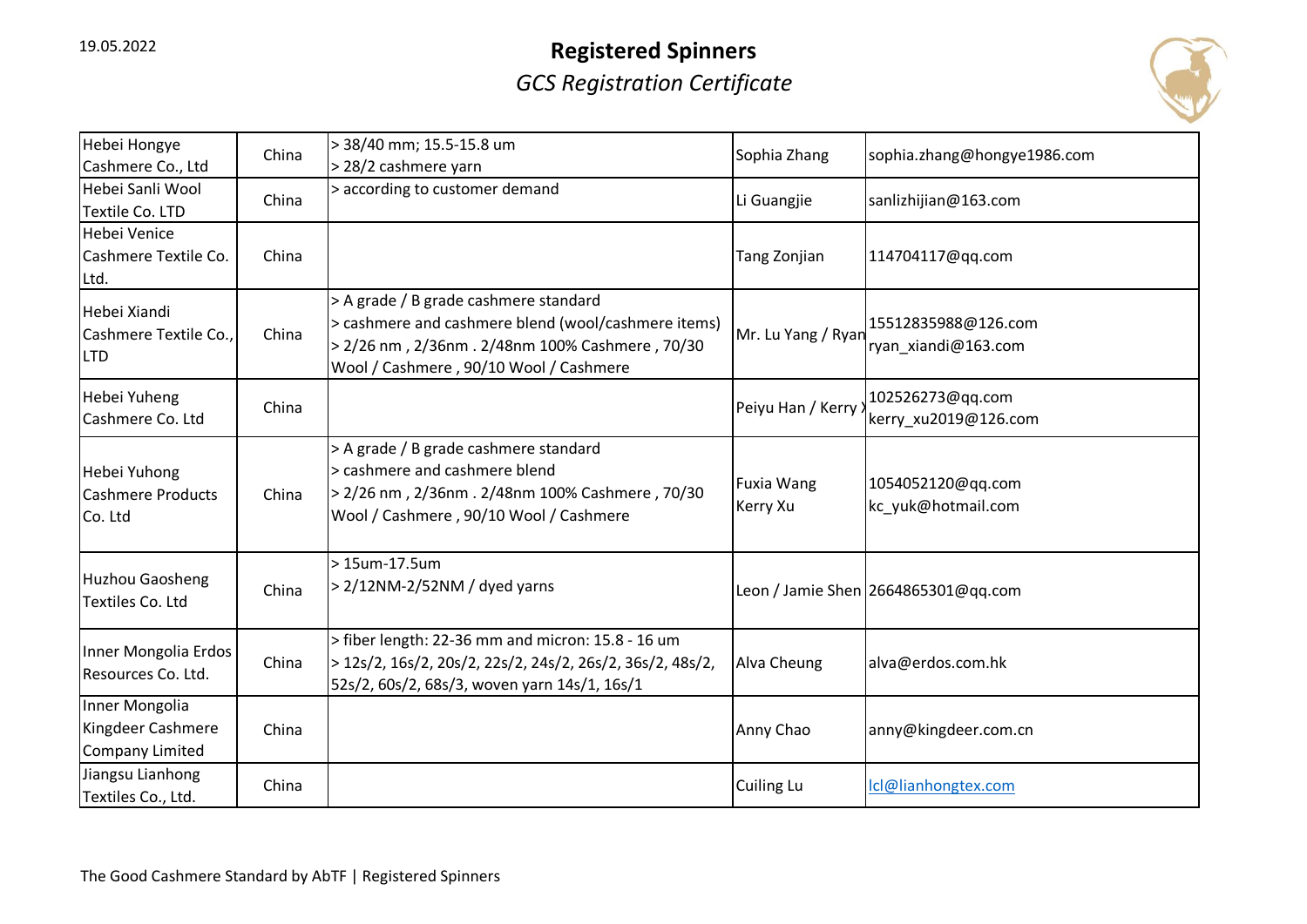

| Jiangsu Hongma<br>Voile Industry Co.,                    | China     | > Fineness: 16-17um<br>> Length attribute: 28-30mm                                                                                                                        | <b>Mao Faming</b>              | Ghoda_hgp@163.com                                |
|----------------------------------------------------------|-----------|---------------------------------------------------------------------------------------------------------------------------------------------------------------------------|--------------------------------|--------------------------------------------------|
| Ltd                                                      |           | > Semi-worted spinning/ mule spinning/ Ring spinning                                                                                                                      |                                |                                                  |
| Jiangsu Lugang<br>Science&Technology<br>Co. Ltd          | China     |                                                                                                                                                                           | Kitty Qin<br><b>Carry Ren</b>  | kitty@lugangwool.com<br>Carry.ren@lugangwool.com |
| Jiangsu Xinfang                                          |           | > length 30-40 mm; maximum fibre diameter 15.3                                                                                                                            |                                |                                                  |
| Science&Technology                                       | China     | micron                                                                                                                                                                    | Junyang Li                     | lijunyang@xinfang.com                            |
| Group Co., Ltd                                           |           | > fancy / woolen / semi-worsted / worsted yarns                                                                                                                           |                                |                                                  |
| Jiaxing Zhiyu Textile<br>Co. Ltd                         | China     | > fiber diameter < 15.8 um and fibre lenght > 32-34 mm;<br>woolen and semi-worsted spinning pure cashmere and<br>cashmere blend yarns                                     | Jingjing Wangying dcybz@qq.com |                                                  |
| Jinbo Cashmere<br>Products                               | China     |                                                                                                                                                                           | Judy Zhu                       | judy@joywin.cc                                   |
| Millefili Spa                                            | Italy     | > white for white 36 mm and micron 15.5 um<br>> carded yarns NM 2/28                                                                                                      | Rosita Baldi                   | rositabaldi@millefili.it                         |
| Moro Cashmere                                            | China     | > fiber length: 34-36 mm; 36-38 mm and micron is 15.5 -                                                                                                                   | Sammy Chan                     | sammy@morocashmere.com                           |
| (subsidiary company                                      |           | 16.6 um                                                                                                                                                                   | Susan Kwong                    | susan@morocashmere.com                           |
| Ningbo Zhongxin<br><b>Wool Textile Group</b><br>Co., Ltd | Chinea    | > Micron:15.5-16.5 um and fibre length:30mm-38mm in<br>woolen yarn, worsted yarn, semi-worsted yarn, fancy yarn<br>and woven fabric                                       | Peina Wenig                    | Zhjhb@nbzhongxin.net                             |
| Ningxia Xinao<br>Cashmere Co. Ltd                        | China     | > fiber fineness 13.5-16.2 micron and lenght is 28-48mm<br>> 100%cashmere or 10%-90% cashmere blend yarn in<br>woolen 2/24; 2/26; 2/27; 2/28; 2/30; 2/32; 2/36; 2/40;     | Sophia Dou                     | dxy@xinaocashmere.com                            |
| Novetex Textiles Ltd.                                    | Hong Kong | > cashmere pure or blended knitting yarn<br>$> 2/26 \approx 2/28$ NM pure cashmere<br>> 2/32NM 95% cotton 5% cashmere<br>> 2/28NM 70% extra fine merino wool 30% cashmere | Guang Fu He                    | gfu_he@novetex.com.cn                            |
| TongXiang City<br>Jiexiang Cashmere<br>Clothes Co.Ltd    | China     |                                                                                                                                                                           | Shine                          | jiexiangcashmere@163.com                         |